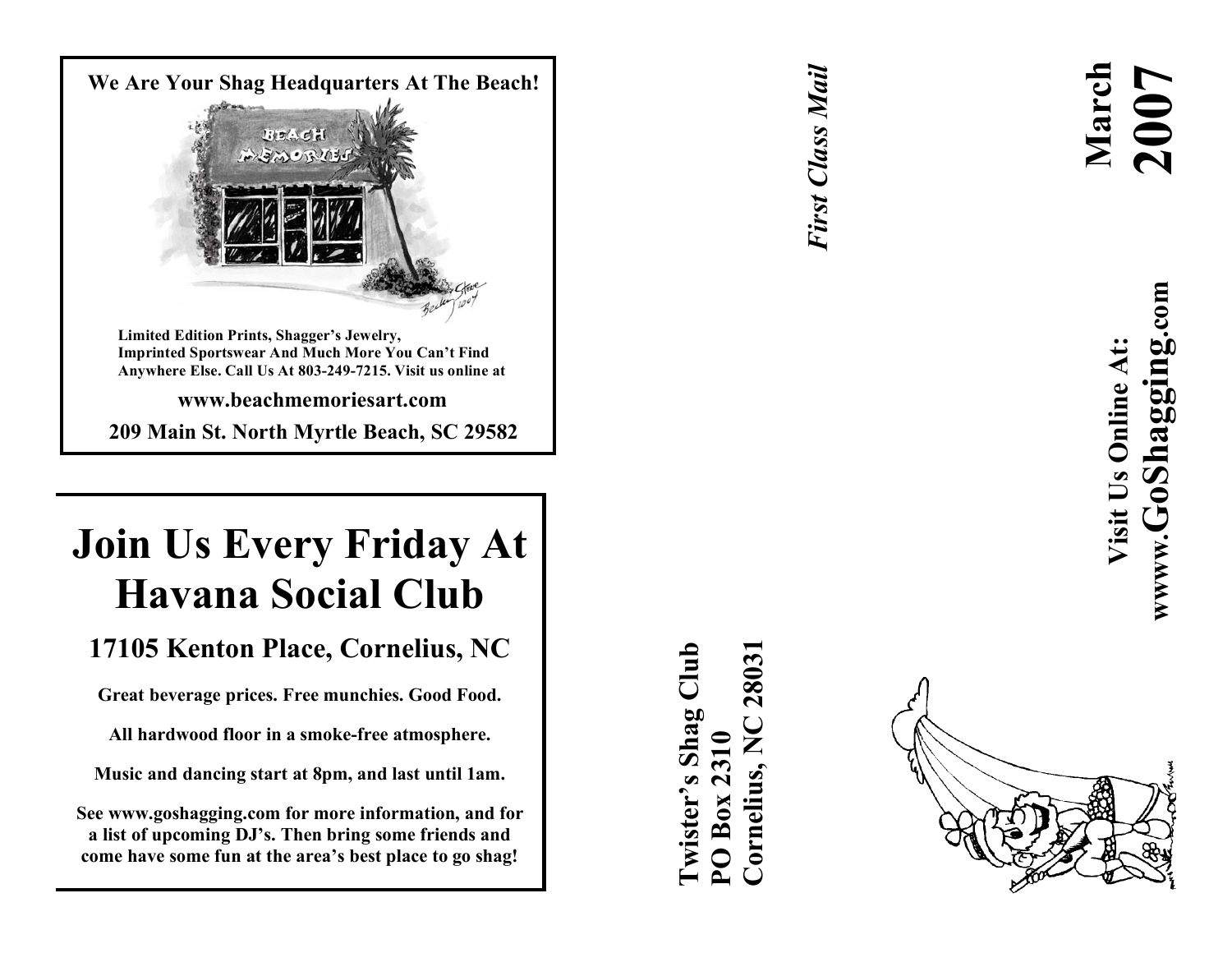# **Twister's Shag Club**

**Web Site: www.GoShagging.com Email: TSC@Goshagging.com 24 Hour Hotline (704) 892-9044**

| PRESIDENT------------(704-875-9608)------------Kathy Thompson |
|---------------------------------------------------------------|
|                                                               |
|                                                               |
|                                                               |

# **Committee Chairpeople**

| <b>Cyclone: Mike, Doug &amp; Walter</b> | <b>Photography: TBA</b>            |
|-----------------------------------------|------------------------------------|
| <b>Social: Nancy Brody</b>              | <b>Membership: Frankie Johnson</b> |

### **Newsletter, Web Site & Club Correspondence: Mike Rink (704-892-1114 or use club address on cover)**

**Our shag club is known as the "Fun Bunch", and it our goal to have fun, first and foremost. We try to include shag news, and party flyers from other clubs in this newsletter. All info must be received by the 15th of the preceding month to be included. We offer \$20 subscriptions to the TSC News for non-members.**

**Please Note: We do not include flyers and ads from commercial establishments unless they help support our publishing costs by advertising space.**

*You may re-use items in this publication if you credit TSC in your reprint, and you mail us a copy. (Use address on cover.)*

**Note: Statements in this publication are directed to members of our shag club, and should not be taken out of context by others. Opinions expressed by authors may not reflect TSC's!**

### **Next TSC Meeting: Tuesday March 6th**

# **The President's Message**

Hello again TSC Members!

The task before me is to somehow write my "last President's letter". Of course I will cover the usual stuff which will not be too difficult, but coming up with the words to say "so long" as your President are harder to come by.

As for the "usual stuff", be sure to attend our March meeting to learn more about the details of the "Rewards Program" (described elsewhere in this newsletter) that is being implemented. It's a great new benefit to our membership.

We will also be talking more about the upcoming Bowling Party, 91.7 WSGE Night, and the big Ellen Taylor/Wine Tasting Party.

Now here is the "so long as your President" part of this note. Twister's Shag Club has continued to grow this past year and as your President, I have enjoyed serving and being part of our club. Along with my fellow Board Members, we have tried to help make our club "The Club" to belong to.

One of the ways we do this is by offering many opportunities to gather and party throughout the year. You, as members, have supported us by attending many of these events.

The entire Board greatly appreciates your support and we want to say "thank you" for allowing us the opportunity to serve.

Your newly elected Officers have already begun to plan and arrange more fun activities for the upcoming year. I know that with our members behind them, they will make TSC an even better club to belong to.

Once again, on behalf of myself and the rest of the Board, thanks for your support this past year. See you at our March meeting.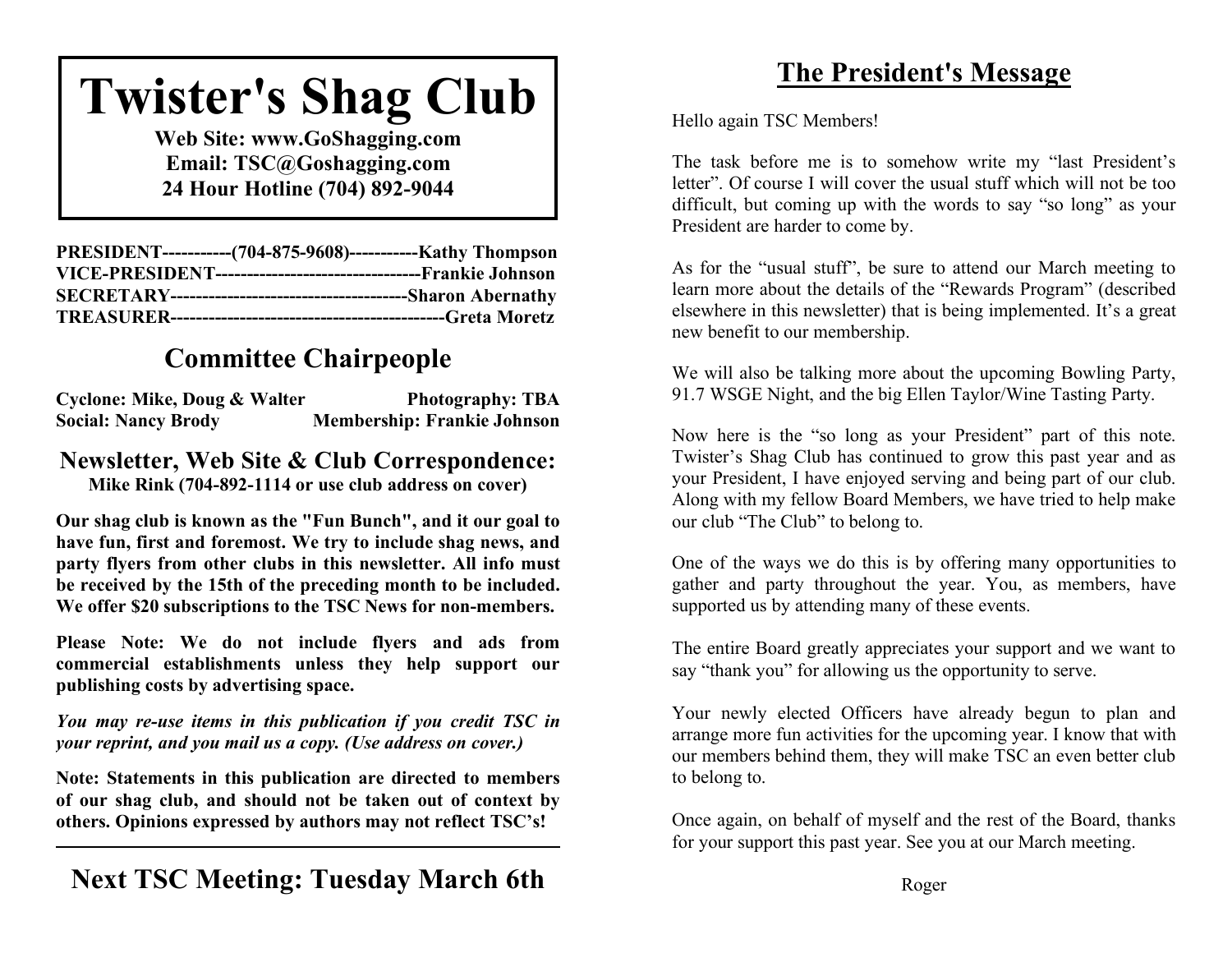### **Let's Have A Party And Go Bowling, Too**

*On Sunday afternoon, March 18 at 3pm,* TSC members and guests are invited to a big party at the Northcross Lanes At The Lake. The facility is located on Highway 21, just South of the I-77, exit 25 intersection just down from Wendy's.

Northcross Lanes is a nice, big facility with a full bar, pool tables, all types of games, a Texas Hold'em Tournament, and of course… a lot of very nice bowling lanes.

Maybe you know how to bowl, maybe you don't. Maybe you haven't tried in years. Maybe you don't want to, but you do want to have fun with friends. Perhaps you might even want to come take some photos of the group and just have a good time. In either case, join all your fellow members at this annual outing.

We will start at 3pm sharp, so please get there before start time so you can get your shoes and pick out a ball. Then plan on having a big time. We expect to see a big group of TSC members there.

Remember, they have plenty of food there, and beverages too.

### **Fundraiser For 91.7 FM At Havana**

*On Friday night, March 23,* Twister's Shag Club will host a fundraiser for WSGE 91.7 FM at the Havana Social Club. All of the \$5 admission will be donated to the station. We plan to have a  $\frac{1}{2}$  and  $\frac{1}{2}$  drawing to help raise funds, too.

Music will be provided by station DJ's Kyle Beam (The Right Reverend Of Beach Music), Johnny B (Barkley), 6 AM Tim (Johnson) and Frank Price.

WSGE does a lot to promote our music and dance, and the DJ's there work as volunteers to keep our favorite tunes on the airways. Invite everyone you know and let's fill Havana that night, and show these DJ's and the 91.7 Management how much we appreciate what they do for us. See you there!

### **Special Friday Night At Havana**

*On Friday, March 30 at 8pm,* Havana Social Club will host a Dance Showcase. If you like the glitz, glamour, flair and other attributes of different dance styles, do not miss this event.

There will be exhibitions of the Salsa, Waltz, Tango, East Coast Swing, Cha Cha, Rumba as well as *the shag* featuring Carl and Ellen Taylor as well as some other shaggers you know.

Havana does a Showcase twice per year, and we'll be working our normal Friday shag night around this program as follows:

Dance Showcase – 8pm to 9:30, cost \$10 (includes shag night cost)

Friday shag night  $-9:30 \text{pm}$  to close, admission \$2 (after 9:30 only)

From what we've been told, this Showcase is a great event. We highly recommend you check it out. And even if you can't get there early to see the show, come on out after 9:30 for shagging!

### **Then, A Free Ellen Taylor Workshop**

*On Saturday, March 31 starting at 2pm,* Twister's Shag Club members (only) are invited to a free shag workshop hosted by our wonderful friend Ellen Taylor. The workshop will be held at the Havana Social Club. The club is picking up the tab for this workshop. So come out and enjoy *another* member benefit.

Everyone can use a little tune-up on their dancing, and Ellen is just the person to help us out. But as awesome as this workshop will be, you haven't heard anything yet. There's much more going on.

At 6pm there will be food. Then, there will be a wine tasting! That's right, TSC's own Robin Nantz will host the wine tasting featuring Richard Childress wines from North Carolina.

And then, after the wine tasting Clyde Waller will start playing music so we can have some fun dancing and socializing.

The food, wine tasting and dancing will cost \$10. But, they are also open to TSC members and others who would like to join the fun. So, mark your calendar now, and consider inviting a friend!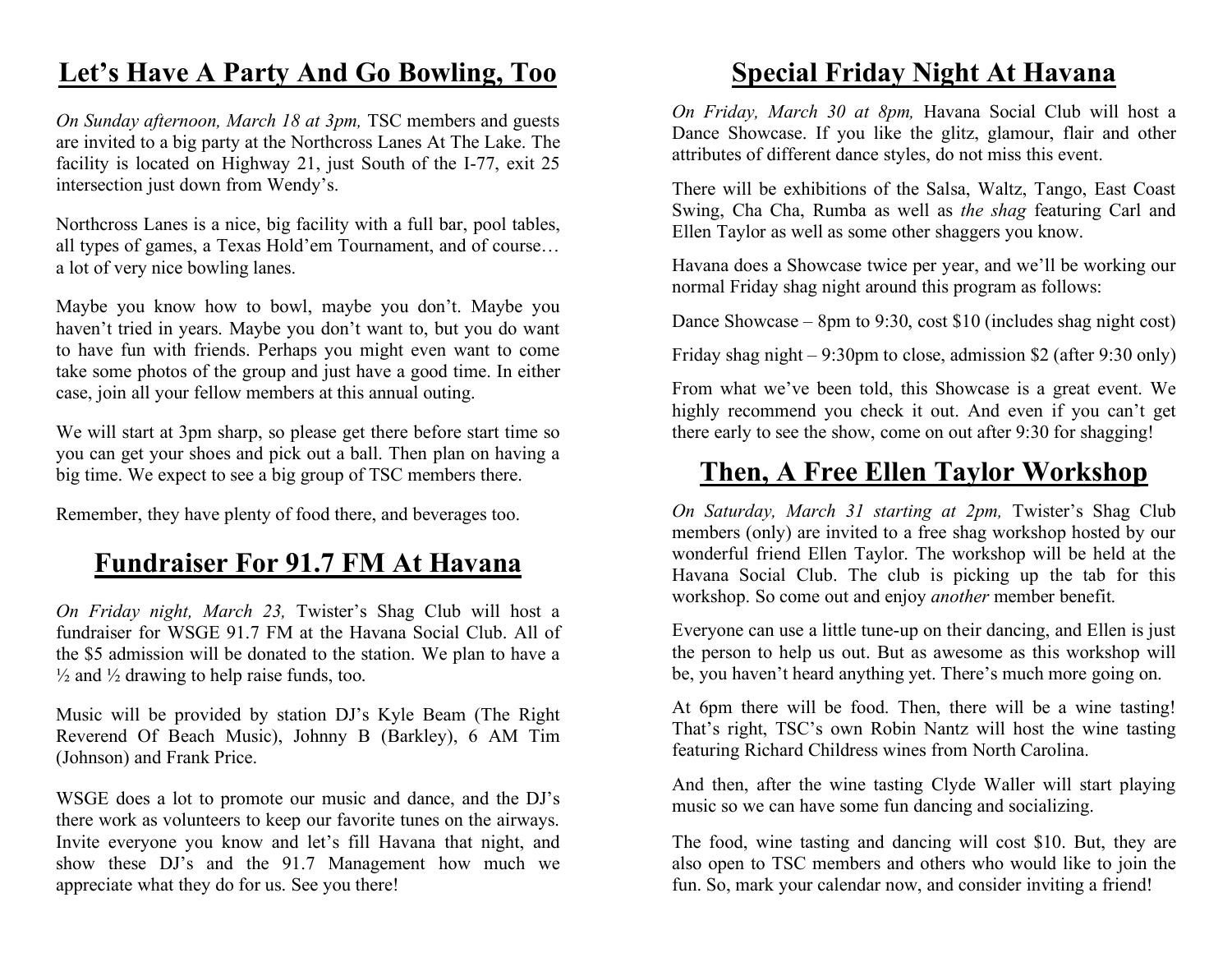### **New Membership Reward Program**

TSC has a long history of offering you a lot of benefits. And starting this month the club will be doing *more* to recognize, acknowledge and even "reward" you for some of the efforts you put forth to help TSC succeed. Thanks to the efforts of a Committee of dedicated members who have spent many hours designing a great plan, TSC is fulfilling its promise to start a reward program at the first of our club year. Here's an overview.

A list of various things that members do for our Club throughout the year was compiled, and point values were assigned to many of those tasks. From now on, every time you do one of the things on that list, you will be given the corresponding amount of points. Then, you will be able to exchange your points for things that TSC sells (shirts, can huggers, throw blankets, decals, etc.), for tickets to events TSC hosts, apply them to the cost of your membership renewal, or use them for other things throughout the year.

You will be in control of your own rewards. You can chose how many points you want to accumulate *and* what to do with them!

Just supporting the two committees you signed up for when you filled out your membership application or renewal form should earn you at least 50 points. And since ten points has a value of \$1 in this program, that means TSC will now be giving you an additional \$5 benefit for doing what you already do. WOW!

In general, individual members will be responsible for ensuring that their completion of a task, participation in an activity, or other effort is documented by signing an attendance sheet, or via some other simple method. Our Secretary will keep paper records for the time being. But, our goal is to use an automated system (barcode, password or otherwise) to document this new member benefit.

You cannot exchange points for cash, transfer them to, or combine them with other members. But, you can accumulate points for as long as the program lasts (and your membership is maintained). And by the way, you don't have to be signed up for a particular Committee or task to earn points for efforts. You can jump in and help with any effort, at any time, and still get credit for it.

Once again, the goal of the program is to give TSC an additional opportunity to *thank* members for their efforts and support. TSC will try to be as fair as possible in awarding points, and will have a substantial list of things you *could* be awarded points for doing. But, please treat these points like a gift or a bonus and recognize that not *every* effort can *always* result in an award of points.

Here are just a *few* examples of tasks TSC will be recognizing:

- Writing a newsletter article  $-$  Up to 15 points per article used
- Providing other material used in our newsletter  $-$  Up to 5 pts
- Helping with stamps/labels/mailing  $-5$  points each time
- Coordinating and submitting member  $ads 5$  points per month
- Submitting website enhancements  $-$  Up to 5 pts per idea used
- Submitting links or items for our website  $-$  Up to 5 points
- Submitting groups of photos of TSC activities Up to 10 pts
- Preparing photo posters of events/activities Up to 20 points
- Teaching a full, seven week set of dance lessons 50 points
- Teaching a one night dance class  $-7$  points
- Showing up to be a partner, move tables, sign-ins, etc.  $-2$  pts
- Chairing a Social event or activity  $-50$  points
- Helping with a social event  $-10$  points
- Helping with a planned membership drive event– 6 points
- Taking TSC event flyers to share at non-TSC events 5 points
- Helping with the Day Care Christmas effort  $-$  Up to 10 points
- Participating in public shag demonstrations or other activities on behalf of TSC – Points to be determined

The efforts of committee chairs and others who spend many hours helping TSC are also on the list. Our Secretary has a much more complete set of tasks. Just ask her if you would like to see it.

Twister's Shag Club is starting something new; something to make our club better, that no one else we know of has ever done! And like any innovative idea, there will be opportunities to improve it. So, if you have a suggestion of how to make this program better, please jot it down on a piece of paper and give it to one of the Club officers so they can discuss it at their next Board Meeting.

Now, let's all get excited about this new reward program. It should be a very nice addition to TSC's long list of membership benefits!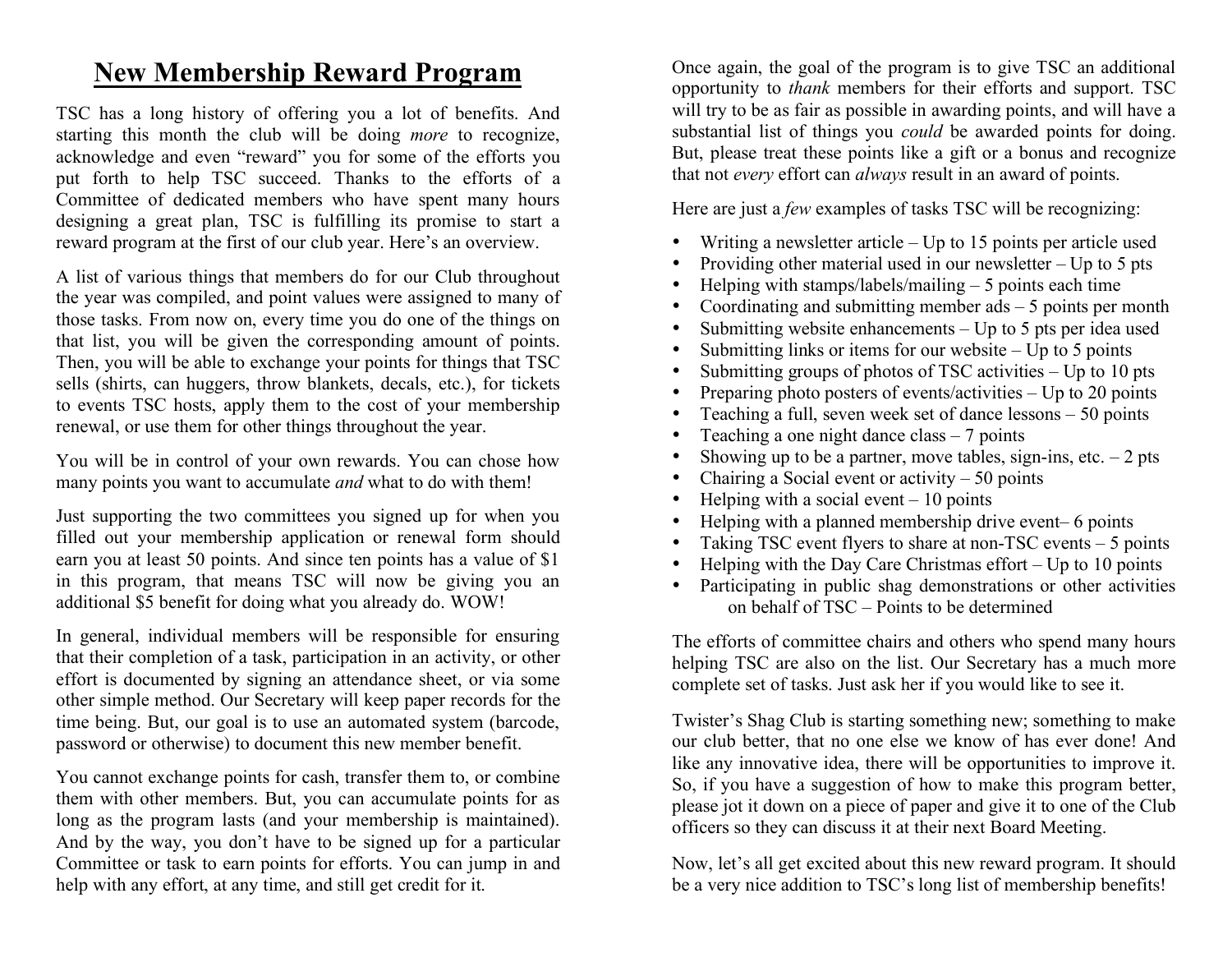# **March Shag Club Meeting**

The March meeting will be at Fat Boys on Tuesday, March  $6<sup>th</sup>$ . Music will start around 7pm. The meeting will be at 8pm, and we'll have more music and dancing afterwards.

Remember, Fat Boys offers us a very special price on their buffet. There aren't many places where you can go eat all you want for \$5.99. So take advantage of this offer. Besides getting to enjoy some good food, you are supporting a facility that supports TSC by offering us a place to have shag lessons every week.

Finally, Charlie Binder's was the luck winner of last month's TSC Treasure Chest Drawing. Charlie won \$61 just for being at the meeting. You can be the winner this month if your name is drawn.

### **Membership Information**

Allen Brown, Phyllis Brown, Teresa Flowers and Sabra Heagle have submitted applications to join TSC. They will need to be at our March meeting to be voted on. Come out and meet these folks!

# **TSC Membership Renewals**

The March meeting is the first meeting of our club year. That means, if you haven't renewed, you need to take care of it now!

As we go to press, about 30% of you still haven't turned in your renewal forms. Please do it at our meeting, on a Tuesday or Friday night, or mail it to the address on the front of this newsletter.

Renewal forms have been included in your last two newsletters, and are also available on the front page of www.goshagging.com.

# **Havana's Upcoming DJ Schedule**

March 2: Clyde Waller March 23: WSGE 91.7 FM DJ's March 9: Wilkie Whaley March 30: Ed Timberlake March 16: Mike Rink *March 31: Clyde Waller*

### **Membership Information**

Allen Brown, Phyllis Brown, Teresa Flowers and Sabra Heagle have submitted applications to join TSC. They will need to be at our March meeting to be voted on. Come out and meet these folks!

### **March Shag Lesson Schedule**

This month we'll have one-night classed designed for those who know most of what would be taught in our Beginner I and Beginner II classes. Classes may include tips about style and form, different steps, etc. The classes will be \$5 each for guests, and free to TSC members. As always, there will be dancing before and after shag lessons on these Tuesday nights.

Instructors will not be TSC members, so please make an extra effort to make them welcome, and to thank them for their efforts.

Our March 13 instructors had not been confirmed at press time. On March 20 our instructor will be Geoff Burdick Our March 27 instructors will be Sonny and Judy Carver

We hope to see you on these special Tuesday nights in March!

### **One More Reason to Love Shagging** By Iris Binder

As soon as I know where I'm going on vacation, I log on to the Internet to find the shag club in that area. They usually have a web site with a contact person. Then, I make a phone call to introduce myself and ask if we can join them for a dance or two. It never fails; we meet the nicest folks with a love of shagging. And if vacation just happens to coincide with Valentine's Day or Independence Day or Christmas, we hit the jackpot!

We can attest to the fine hospitality of the folks in Atlanta, GA, Hilton Head, SC and Bowling Green, KY. They made sure we had fun, learned some new steps, and met lots of their members, too.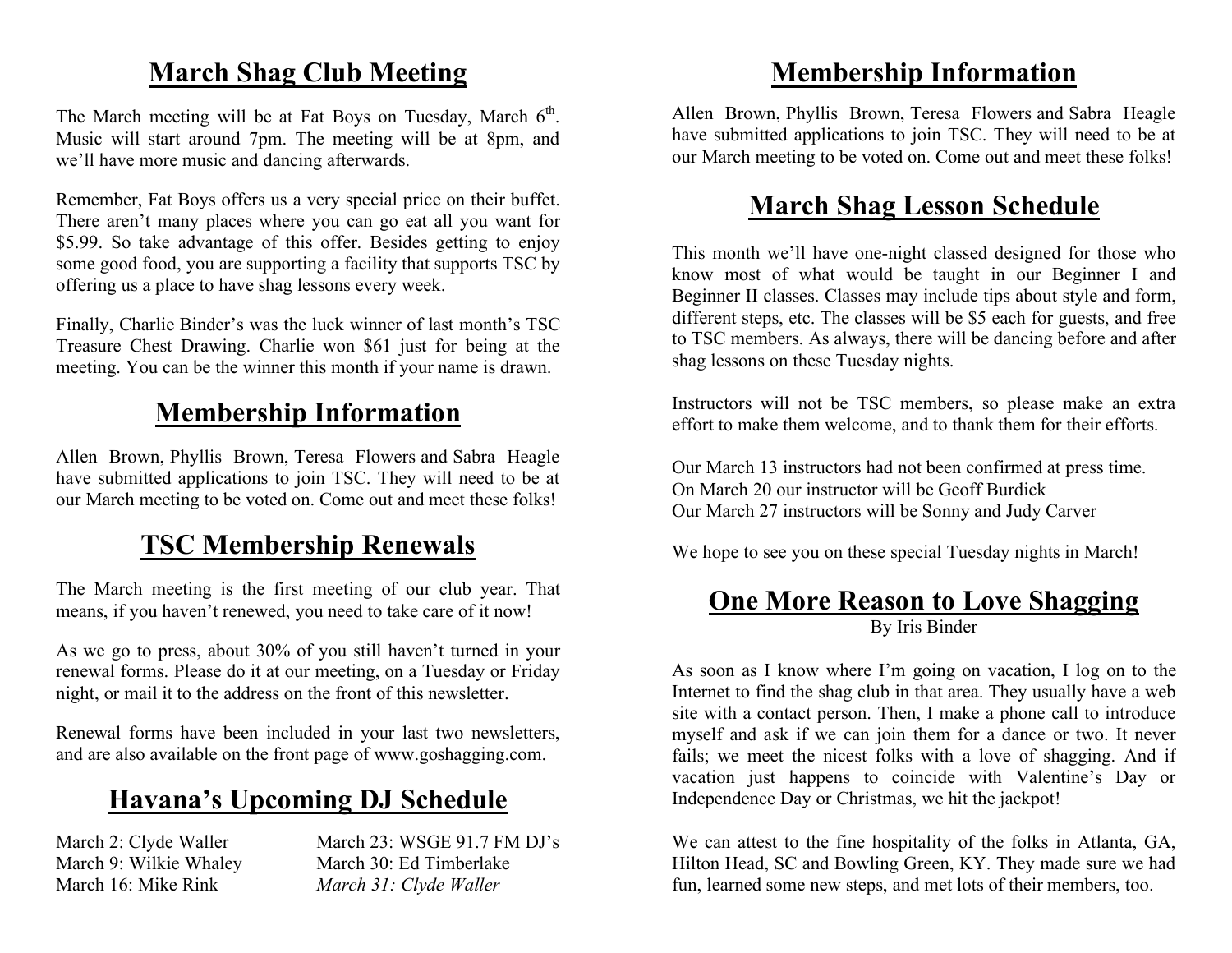### **Boating Skills And Seamanship Class**

Submitted By Lee Cavin

With spring and summer fast approaching, some of you may be getting ready for the upcoming boating season by making sure your boat is properly maintained and ready to hit the water. I'm sure you have covered all the bases from the proper amount of life preservers to checking your fire extinguisher and making sure it is fully charged, as well as your navigation lights working properly. But what kind of boating condition are you in? A good idea before hitting the water might be a Boating Skills and Seamanship Course to bring you up to date on your own boating skills. If you think this might be a good idea, you're in luck. The U.S. Coast Guard Auxiliary in the Lake Norman area will be offering classes throughout the year to give people, who are interested, the chance to attend a one day class. And that is all it takes. Contact one of the numbers listed below and get registered. You won't be sorry!

| <b>Start</b>  | Location                     | Course | Contact      |  |  |
|---------------|------------------------------|--------|--------------|--|--|
| Cornelius     |                              |        |              |  |  |
| <b>Jun 23</b> | <b>Bond Community Center</b> | BS & S | 704-664-1933 |  |  |
| Davidson      |                              |        |              |  |  |
| May 19        | North Harbor Club            | BS & S | 704-664-1903 |  |  |
| Mooresville   |                              |        |              |  |  |
| Mar 24        | Shepherds Fire Dept          | BS & S | 704-664-1933 |  |  |
| Apr $21$      | Shepherds Fire Dept          | BS & S | 704-664-1933 |  |  |
| Aug 18        | Shepherds Fire Dept          | BS & S | 704-664-1933 |  |  |
| Oct 20        | <b>Queens Landing</b>        | BS & S | 704-664-1933 |  |  |

# **Get Your 2007 SOS Cards**

The 2007 SOS cards are still available. TSC members (only) can get one from our Club for \$25. (They will cost \$35 at the beach, or through SOS.) You can also buy one for your non-TSC member friends for \$30. Ask us if you need more information about SOS, the membership card or benefits of getting yours through our club.

### **The Superbowl Party**

The Superbowl has come and gone, and the Colts are this year's champions. Whether or not your favorite team won the game, you had a great opportunity to have fun with friends while watching it.

Celia Hunter and Mike Turbyville were our hosts for the party. They had TV's going upstairs and down. There was plenty of great food and beverages, including their famous chili and cornbread. Those items alone made the party fantastic.

There was a good crowd of TSC members, and a few guests. Everyone had a fantastic time.

NFL Team Trucks were won by four attendees, and three more won cash in the "pool". Speaking of "pool", some of our members enjoyed a game or two of pool, a few played the full-size video game, others talked, laughed and just enjoyed the evening.

Thanks Celia and Mike. It was an outstanding event. If you missed it for any reason, make plans to be part of the next outing!

### **Ready for Spring SOS?** By Janice Musgrove

Here it is the middle of winter in north Florida and the temperatures have been down in the twenties.

Mid-Winter has come and gone. We got away one week on a cruise and got to shag to "Brown Eyed Girl" that was played with an island sound. That just didn't stand up to our desire to dance.

So you can imagine how ready we are for SOS!! We have our condo, we've set aside the dates on the calendar and we can't wait to see all of you. Hope each of you will set the dates on your calendar and make the trip to the beach, too. Just imagine our Tea Parties if all Twister members were able to be there to celebrate this special time together. It won't be long until April!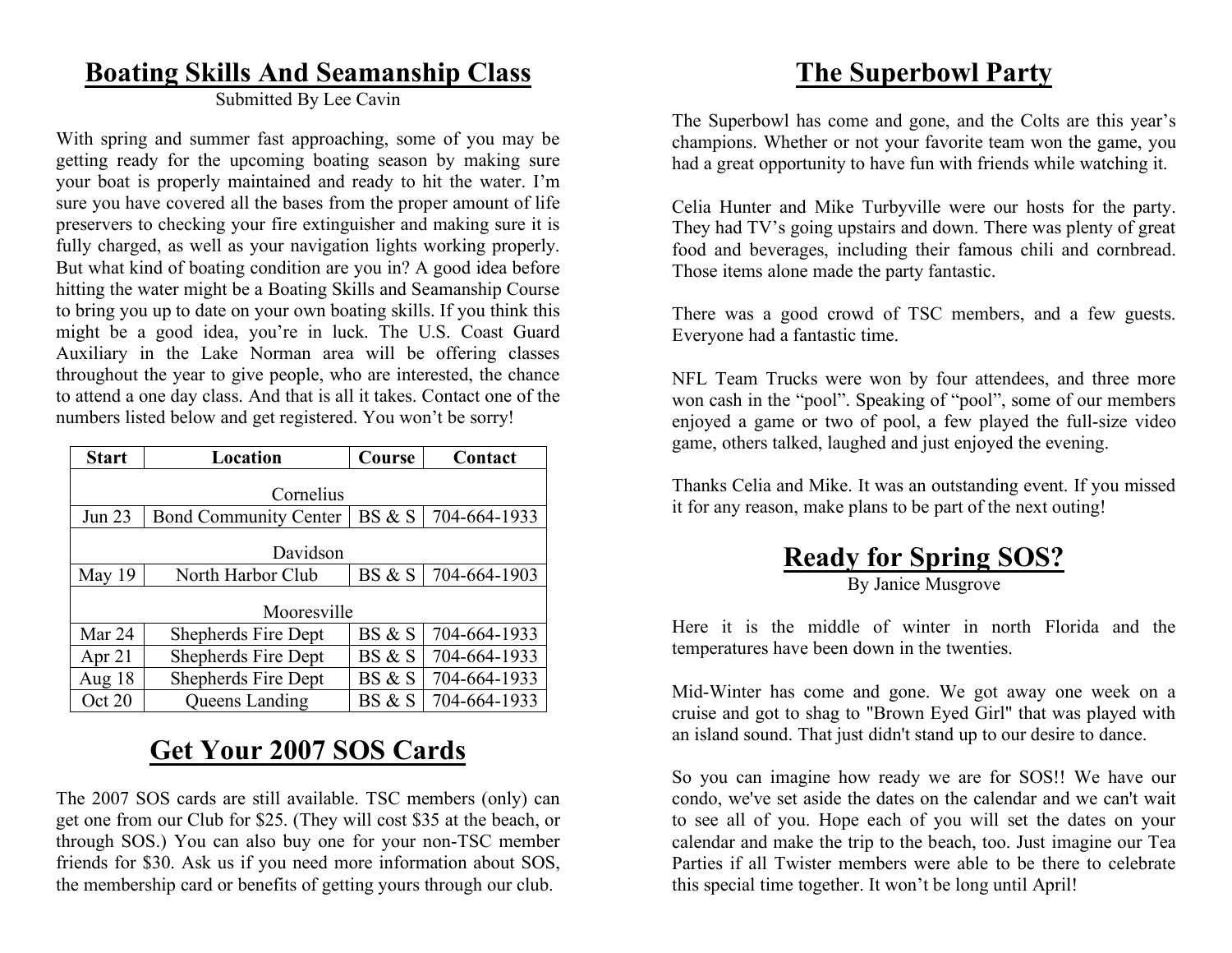### **Learning to Shag As A Social Dance**

By Sharon Carter

With our boys being young adults and pretty much not needing "parents", Edward and I wanted to have some "partner time". So, we decided to take a dance class. Yep, we chose Shagging… in a social way.

We grew up with friends and family members shagging down at Wrightsville Beach and Carolina Beach. Being Natives of North Carolina, we felt we should check it out, too.

We jumped right in, and we have been shagging for a year and a half now. Learning to shag has been a wonderful experience for us. It continues to offer us an opportunity to enjoy each other's company in a physical, mental and spiritual way!

Boy, do I love gazing into his eyes as he sashays me around the dance floor. He's so smooth and romantic to boot!

Thanks to all who took the extra time to work with us on new steps and techniques. It's amazing, literally, to think back and remember how awkward it felt to count, step and keep up in time with the music. Not to mention doing all this with a partner!

To all the new comers and those interested in learning, its well worth the time and effort. We thoroughly enjoy helping others learn the basic steps. We have a great time encouraging them to keep trying. It will get easier over time. So again, many thanks to our instructors, our new friends and new shaggers who continue to make learning to Shag, as a Social Dance, a wonderful and passionate experience! See ya on the dance floor!

**Are you getting a weekly email message, and at least one phone message from TSC each month? If not, please let Mike Rink or Walter Smith know immediately. Thanks!**

# **This Month's Birthdays**

| Susan Dahl         | 03/03 | Margaret Hosford | 03/15 |
|--------------------|-------|------------------|-------|
| Mike Turbeville    | 03/03 | Jim Hill         | 03/18 |
| Doris Black        | 03/04 | <b>Bill Hale</b> | 03/25 |
| Richard Harrington | 03/04 | Joanne Sloop     | 03/26 |
| Doug Honeycutt     | 03/04 | Margaret Hutson  | 03/30 |
| Dianne Harrington  | 03/08 | Pete Riley       | 03/30 |
| Gene Hunter        | 03/08 |                  |       |

### **Next Month's Birthdays**

| Marcia Felts  | 04/08 | Rees Brody     | 04/18 |
|---------------|-------|----------------|-------|
| Bob Rea       | 04/09 | Allen Brown    | 04/19 |
| Sue Davidson  | 04/10 | Deborah Weise  | 04/19 |
| Sabra Heagle  | 04/10 | Rick Thompson  | 04/26 |
| Ross Eason    | 04/11 | Jean Vaughn    | 04/27 |
| Sharon McGraw | 04/17 | Peggy Fournier | 04/30 |

### **Valentine's Day Party**

Submitted by Pat Bouknight

Could anyone ever guess we would 175 people to attend the Valentine Party? WOW!

Love was in the air from roses, candles, and a wonderful buffet of food to a buffet of Valentine candy. The party had prizes like roses, candy, teddy bears, and gift certificates from Mickey and **Mooches** 

Thank you, Pam and Geoff Siege, for making the Valentine's Day Party one of the largest and most favorite events that Twisters hosts during the year.

We had guests from several different shag clubs. So word about the Havana Social Club on Friday nights is getting out there. People are seeing what a great time we have there on Friday nights. For those of you that missed the party, it was great.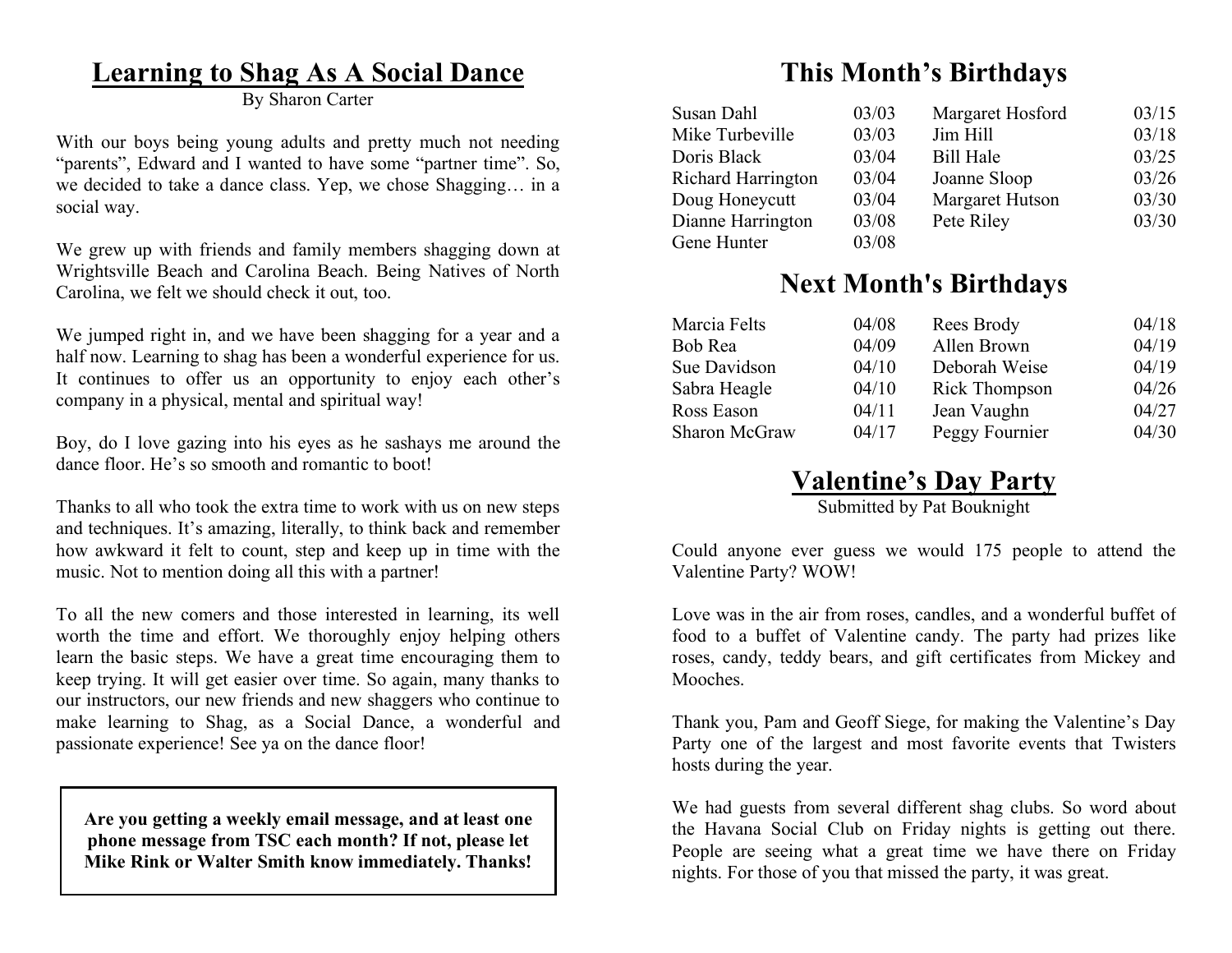### **What's Happening In The Shag World**

### **GoShagging.com Has More Items And Details!**

*Note: Party flyers & club mail can be viewed at monthly meetings.*

March 1-3: DJ Throwdown at North Myrtle Beach. Three bands will play on Thursday (admission \$10) and 50 members of the Association of Beach and Shag Club DJ's will be playing music the rest of the weekend for free. \$6000 reverse raffle, too. For more info, call 919-676-2159 or email sbaker4@nc.rr.com.

March 10: Mardi Gras Party ("Meet the Area Shag Clubs' Party") in Eden, NC hosted by Steppin Out Shag Club. \$5. DJ: Roy Childress. 336-540-2582 or realdj@triad.rr.com for more info.

March 10: St. Patrick's Day Party hosted Gaston Shaggers. DJ: Wilkie Whaley. 704-827-1770 or patsyfuller@carolina.rr.com.

March 17: St. Patty's Day Party hosted by Lancaster Shag Club. \$5. DJ: TBA. 803-286-5694 or double\_517@yahoo.com for more.

March 22 - 23: Boogie in the Burgh hosted by Steel City Boogie. \$70. DJ's Joanne Johnson, Tootie Brown, Craig Jennings, Jack Moore, Sue Kestner. 412-825-5168 or jerry@jkovachgroup.com

**March 23: WSGE 91.7 FM Fundraiser hosted by Twister's Shag Club at the Havana Social Club. This is a benefit for the non-profit radio station at Gaston College. This is our area's only station that plays beach and shag every week, so come out and have some fun and help keep them on the air.**

**March 30: Dance Showcase hosted by Havana Social Club from 8-9:30. Regular Friday shagging follows. \$10 for both, or \$2 after 9:30pm. See article in this newsletter for more info.**

**March 31: Ellen Taylor Day with Twister's Shag Club. Featuring a workshop, food, and a wine tasting followed by open dancing. More details can be found in this newsletter.**

April 5-8: Smoky Mountain Boogie in Pigeon Forge. \$65. DJ's Larry Calhoun, Rich Kopels, Ed Timberlake, Chris Aiken. 865- 291-7941, metaltiger@comcast.net, smokymountainshaggers.com

#### **April 13: SOS Kickoff Party hosted by TSC at the Havana Social Club. More details to be announced, soon.**

April 14: Annual "I'd Rather Shag than Pay Taxes" Dance hosted by Danville Shag Club. \$10. DJ Mike Rink. Always a successful event. BYOB, but Set-up's and heavy hors' doeuvres provided. 434-548-4095 or jerrick@dancom.com for more info.

#### **April 21-29: SOS Spring Safari at North Myrtle Beach.**

May 31, June 1-3: Southern Comfort X in Columbia, SC. Hosted by Palmetto Shag Club. More information to be announced.

June 8-10: Sand Gnat Shag-A-Ganza in Jekyll Island, Ga. Hosted by Golden Isles Shag Club. \$50 - \$60. DJ's Paul Spalding, Jim Bowers, Murl Augustine and Betty Brown. Call 912-267-9077 or email shagdancers@bellsouth.net for more info.

June 23: Boogie to Boone hosted by Boone Shag Club. \$25 before June 1st, \$30 after. DJ's George Brown and Larry Calhoun. Smoke free dance floor. Barbeque dinner. Free beer, wine and Buffalo Juice. BYOB . 828-265-0445 or milanofa@appstate.edu

**June 23: Turntable Treasure Vinyl Party hosted by Twister's Shag Club at the Havana Social Club in Cornelius, NC. More details to be announced on www.goshagging.com.**

**July 18-22: Junior SOS at North Myrtle Beach, SC. For more details, see www.juniorshaggers.com**

**Sept 7: Pre-SOS Party hosted by Twister's Shag Club.**

**September 14-23: SOS Fall Migration in North Myrtle Beach.**

Nov 2-4: Fall Cyclone hosted by Twister's Shag Club. Multiple DJ's, free shag workshops from pro dancers, free munchies, free meals, non-stop free adult beverages and much, much more. Details will be announced first on www.goshagging.com.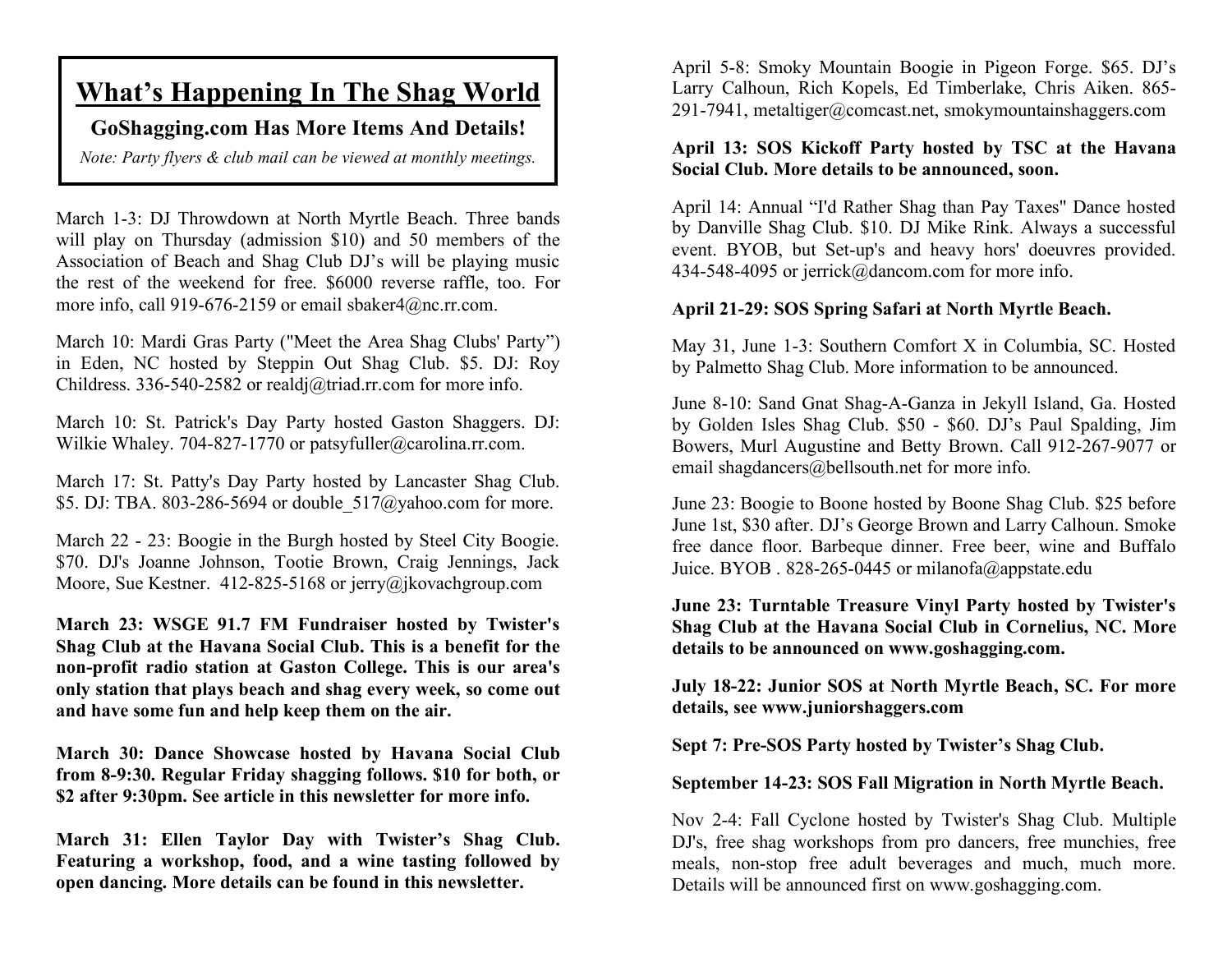**Happy Birthday Richard Harrington! You're the best thing that has ever happened to me and you deserve a very special day. Love ya lots! DI**

**Happy Birthday to our leader, Susan, from your TSC friends. Wishing you another good year, and many more. Joanne, Ramona, Claire, Dean, Rhonda, Frank, Donna, Deborah, Dorance, Kay and Roger.**

**I have timeshares and have reserved a 3 bedrooms deluxe cottage at Fairfield Resorts (walking distance to everything) for the Spring SOS, and a Presidential for the Fall SOS. I plan to rent both of them. If you are interested, call me at 704-572-4733. Thanks! Celia Hunter**

**Happy Anniversary to my darling Gamecock. March 5 will always be special to me. I can still remember that sweet "pick-up" line you used it Ducks. "How old are you?" The rest is history! Love, Robin**

**Happy Anniversary Robert! Our years together have been the best in my life! I love you forever and a day. Sharon**

### **Happy Birthday CD. Love, Pam**

**Happy Birthday Dianne. Love, Richard**

**Happy Birthday Maggie. It's been six months since the "Junkyard". Love, Gil**

### **The Nominating Committee**

By Chairperson Greta Moretz

Last month TSC elected new officers for the coming year. The nominating committee had the task of finding ready, willing and able candidates who met the requirements of "officership". With a field of nearly 150 members to chose from, you would think that was no big deal, right?

Since I was unable to go to Mid-Winter where the first meeting occurred, I guess I thought it would be easy sailing once we met again. But, on a Sunday afternoon we met and I returned home 3 hours later. My husband, Warren, asked where else I had been. When told we still had to meet again, I'm not sure he believed me.

Following another 2-3 hour marathon, we finally left with a slate of nominees available to serve. We left relieved that the process was complete, but concerned about next year as well. Capability, experience with the local and regional Shag World, leadership and Twister's devotion are alive and well. Maybe next year more willingness to serve will be there, too.

"Thank you" to all outgoing officers for your time, devotion and good work.

Thanks to all the members of the Nominating Committee for the many hours spent, the cooperation offered, and the objective and judicious pondering everyone offered wile working toward our goal. Politicians could learn from us.

**Thank You Havana Social Club For Supporting Shagging And Twister's Shag Club. We Appreciate All You Do And All You Offer Us Each Week!**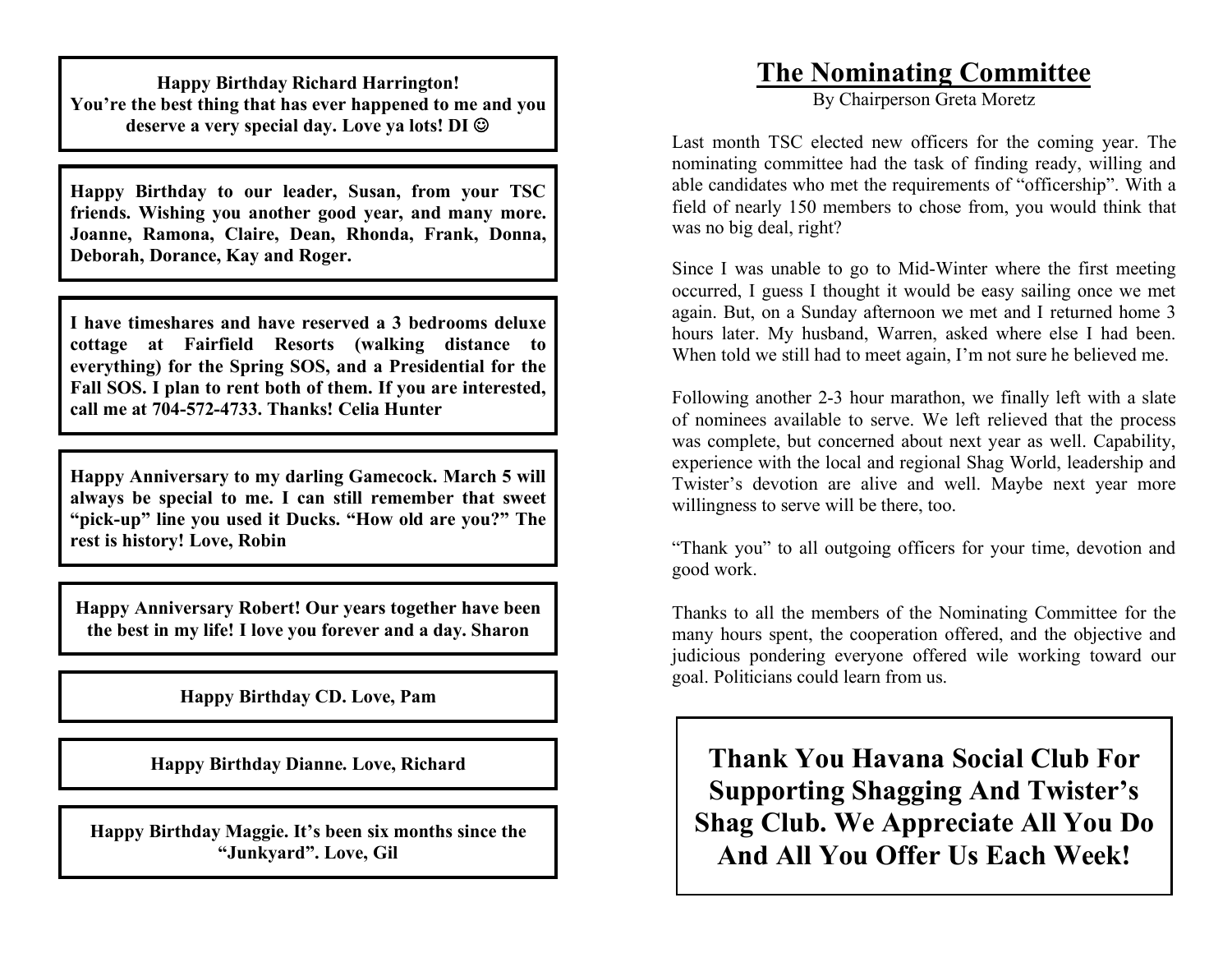### **The 2007 ACSC Winter Workshop**

By Peggy Cavin, Twister's Shag Club

We arrived in Charleston on Friday for the ACSC Winter Workshop, "Doin' the Charleston" Party. The Omar Shrine facility was an awesome building for a party. It was a smoke-free location with plenty of dance floor space. It was also just a short distance from all the hotels and the new, beautiful Cooper River Bridge.

We got there in time for a Charleston style dinner; shrimp creole, squash casserole, scalloped potatoes etc.

The party was in full swing, soon, and later that night we were just a few tickets away from winning cash in the  $\frac{1}{2}$  and  $\frac{1}{2}$  drawing.

Saturday there was a line dance class by Lee Anderson and shag workshop by our wonderful friend Ellen Taylor with her favorite DJ Mr. Carl Taylor. Hot dogs with all the fixings were provided.

Saturday night there was a Lowcountry Cuisine Dinner; the famous shrimp and grits, crab cakes, trio grilled veggies, pork tenderloin and a chocolate fondue. Wow!

Betty Brown, Jim Bowers, Larry Calhoun, Murl Augustine and our very own Mike Rink provided the music for the weekend.

Various shag clubs and beach clubs sponsored "hospitality rooms" and other items. We enjoyed partying with all the different people.

The guys from the Islanders Shag Club put on a great party. We would especially like to thank Nancy Strother (President) and cochair Michael Burnett for their great southern hospitality during the whole weekend.

The weather was wonderful all three days. We left Charleston around noon on Sunday and it was 75 degrees. We arrived home around 4pm where it was 46 degrees. I'm ready to return to Charleston! Good thing Spring SOS is less than two months away!

Again, thanks go out to everyone in the Islander Shag Club that had a part in providing us with everything needed for a great party!

### **Mid-Winter 2007**

By Claude McKinney

Well it was off to OD about 2pm on a Thursday afternoon. I had hitched a ride with one of five ladies that had headed to Mid-Winter SOS. They had made reservations at the Avista Resort Hotel where they were to rendezvous later that day.

I was told it was one of the chosen places to stay by some of the TSC members because you could walk to Ducks, Fat Harold's and the like while being on the beach and not missing out on a thing.

After unloading enough luggage and libations for a month, we got settled in and then got started on a tour of what, where, who and why OD is the shag capital of the world. My first day and night of what was to be the norm each day was truly as much fun as I had ever experienced in my life.

We ended up closing down Fat Harold's by consuming the last two cheeseburgers at 2 a.m. We asked the staff what time they started this all over again and their response was, "We'll be here at 11 a.m. for the Friday festivities."

Breakfast consisted of coffee and bagels back at the room and then off to shopping at the Tanger outlet shops for Greg Norman golf shorts and shirts along with golfing hats.

Back to Avista and ready for the Twisters Tea party where Brian Wilson was sighted at the party in Shorts and Sandals shagging away at the cool music coming out of the OD pavilion, while Bob and Jeff made sure everyone had their tea cups full.

Saturday and Sunday were the best days during Mid-Winter for dancing and seeing all our friends having fun. By Monday morning it was shirt off, 77 degrees and walking the beach with a gorgeous young lady that had just shown me what the fuss is all about at North Myrtle Beach, SC the Shagging capital of the world. Can't wait until the Spring S.O.S. How about you? Come join us. We are the TSC Fun Bunch.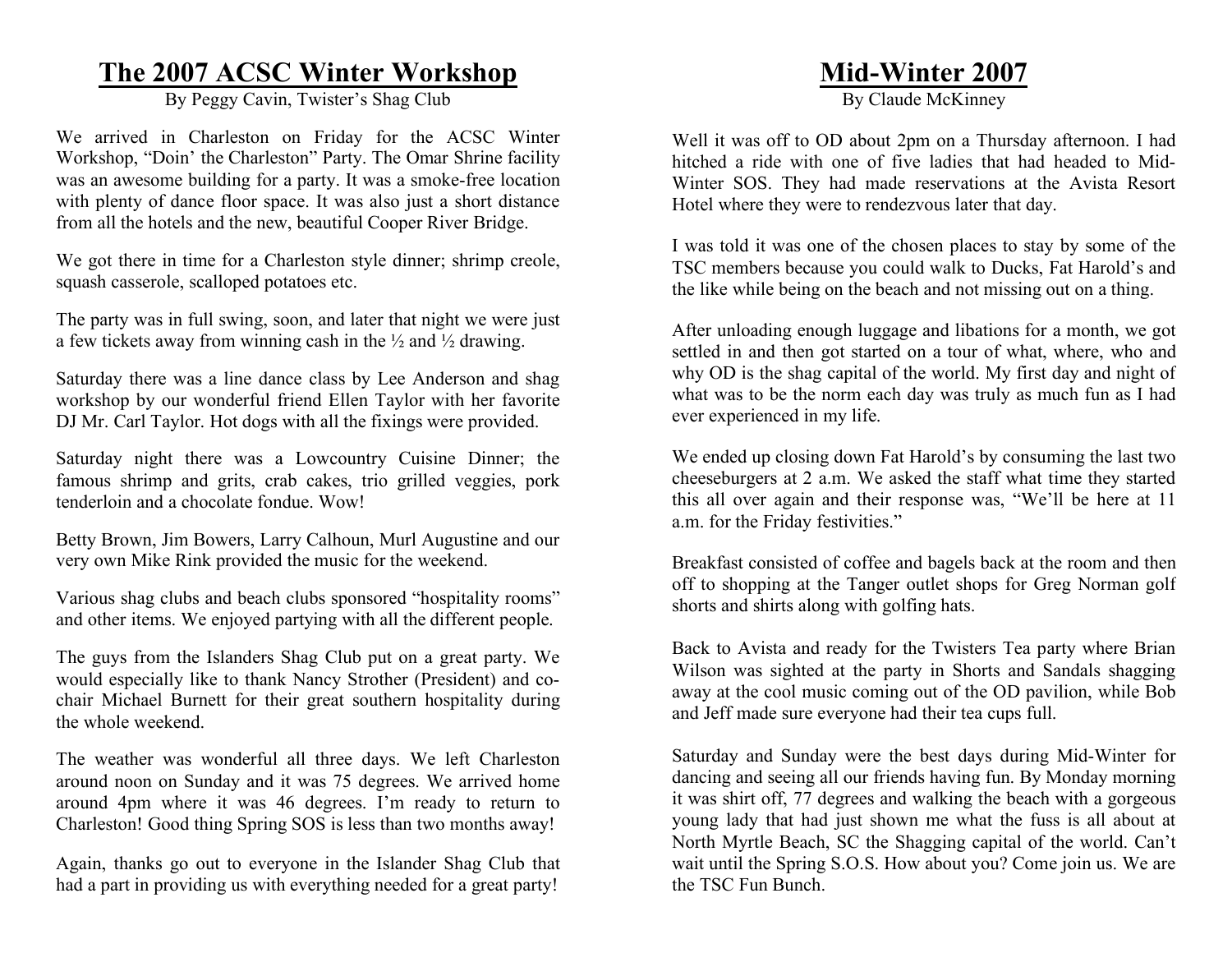### **First Impressions**

Submitted By Bill Blanton

A Georgia State Trooper pulled a car over on I-95 about 2 miles south of the Georgia/South Carolina state line.

When the Trooper asked the driver why he was speeding, the driver answered that he was a magician and a juggler and he was on his way to Savannah to do a show that night at the Shrine Circus and didn't want to be late.

The Trooper told the driver he was fascinated by juggling, and if the driver would do a little juggling for him then he wouldn't give him a ticket.

The driver told the Trooper that he had sent all of his equipment on ahead and didn't have anything to juggle. The Trooper told him that he had some flares in the trunk of his patrol car and asked if he could juggle them.

The juggler stated that he could, so the Trooper got three flares, lit them and handed them to the juggler.

While the man was doing his juggling act, a car pulled in behind the patrol car. A drunk, good old boy, from S.C. got out and watched the performance briefly. He then went over to the patrol car, opened the rear door and got in.

The Trooper observed him doing this and went over to the patrol car, opened the door and asked the drunk what he thought he was doing getting in his car.

The drunk replied, "You might as well take my ass to jail, cause there's no way in hell I can pass that sobriety test."

### **Please Get Your Items Submitted For The April Newsletter By March 20th**

### **Jesus And The Burglar**

Submitted By Sharon Carter

A burglar broke into a house one night. He shined his flashlight around, looking for valuables; and when he picked up a CD player to place in his sack, a strange, disembodied voice echoed from the dark saying, "Jesus is watching you."

He nearly jumped out of his skin, clicked his flashlight off, and froze. When he heard nothing more after a bit, he shook his head, promised himself a vacation after the next big score, then clicked the light on and began searching for more valuables.

Just as he pulled the stereo out so he could disconnect the wires, clear as a bell he heard, "Jesus is watching you."

Freaked out, he shined his light around frantically, looking for the source of the voice. Finally, in the corner of the room, his flashlight beam came to rest on a parrot. Did you say that?" he hissed at the parrot.

"Yep," the parrot confessed, then squawked, "I'm just trying to warn you. "

The burglar relaxed. "Warn me, huh? Who in the world are you?"

"Moses," replied the bird.

"Moses?" the burglar laughed ... "What kind of people would name a bird Moses?"

"The kind of people that would name a Rottweiler "Jesus."

# **We Have Shag Club Throws For Sale**

**Nothing could be better than a nice, throw blanket with the TSC logo on it. See Frances to get yours for only \$25.**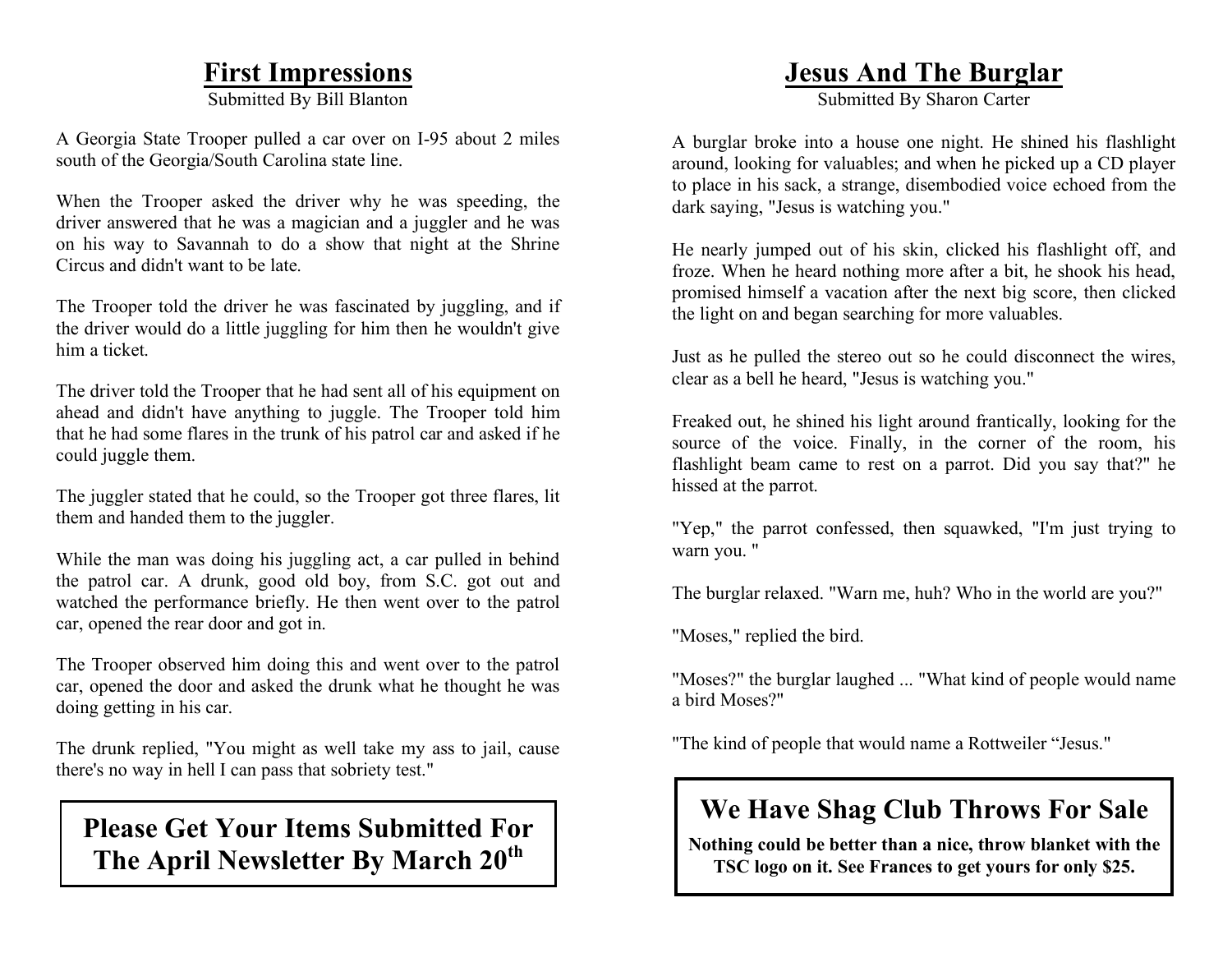### **Queenie's Medical Moments!**

By Pam Siege

Do you know anyone that has diabetes? I bet you do. Most all of us have someone in our lives that has it. Sometimes it helps to know a little about what others are going through. Who knows? We may even develop it ourselves. But, I hope not!

**What is diabetes?** Your blood glucose is too high (sometimes called blood sugar). You need some glucose in your blood for energy, but too much isn't good for you! Glucose comes from the food we eat. It also comes from our muscles and liver.

The blood takes the glucose to the cells in the body. The pancreas releases insulin, a hormone, into the blood. Insulin then takes the glucose from your food to the cells.

If your body doesn't make enough insulin, the glucose can't get into the cells and then stays in the blood stream. Then our blood glucose gets too high and we develop diabetes.

#### **Signs Of Diabetes:**

- Being very thirsty
- Urinating often
- Feeling very hungry or tired
- Losing weight without trying
- Having sores that heal slowly
- Having dry, itching skin
- Losing the feeling in your feet or having tingling in your feet
- Having blurry eyesight

After many years, diabetes could possibly lead to problems with your eyes, nerves, kidneys, and teeth.

The most serious problem it can cause is heart disease or stroke.

#### **Treatments For Diabetes:**

- Work towards obtaining your ideal body weight
- Follow a diabetic diet
- Exercise regularly
- Take the medication as your Dr. tells you to

#### **Recipe For Diabetics: Easy Chicken And Onions**

1 Tbs. olive oil  $\frac{1}{2}$  tsp. salt  $\frac{1}{2}$  tsp. black pepper 2 onions, halved & sliced 2 chicken breast halves, boneless & skinless  $\frac{1}{2}$  tsp. curry powder  $\frac{1}{4}$  tsp. salt  $\frac{1}{4}$  tsp. black pepper

In a large skillet, heat olive oil over moderate heat Add onions, salt & pepper, stirring, 15 minutes or until golden brown

Remove onions from the skillet and keep warm.

Wipe the skillet with a paper towel and spray with PAM (It makes me so mad having a cooking spray named after me.) Pat chicken dry and season with salt and pepper and curry powder. Heat on medium-high – 8 to 10 minutes on each side or until done. Place onions on plate and top with chicken. Serve immediately!

Calories: 250 Protein: 28 Grams Carbohydrates: 14 Grams Fat: 8.5 Grams

Remember take care of your body! No one else is going to. Always remember, laughter is the best medicine! Here's to your health!

A cheerful heart is good medicine! Proverbs 17:22. So stay happy and healthy!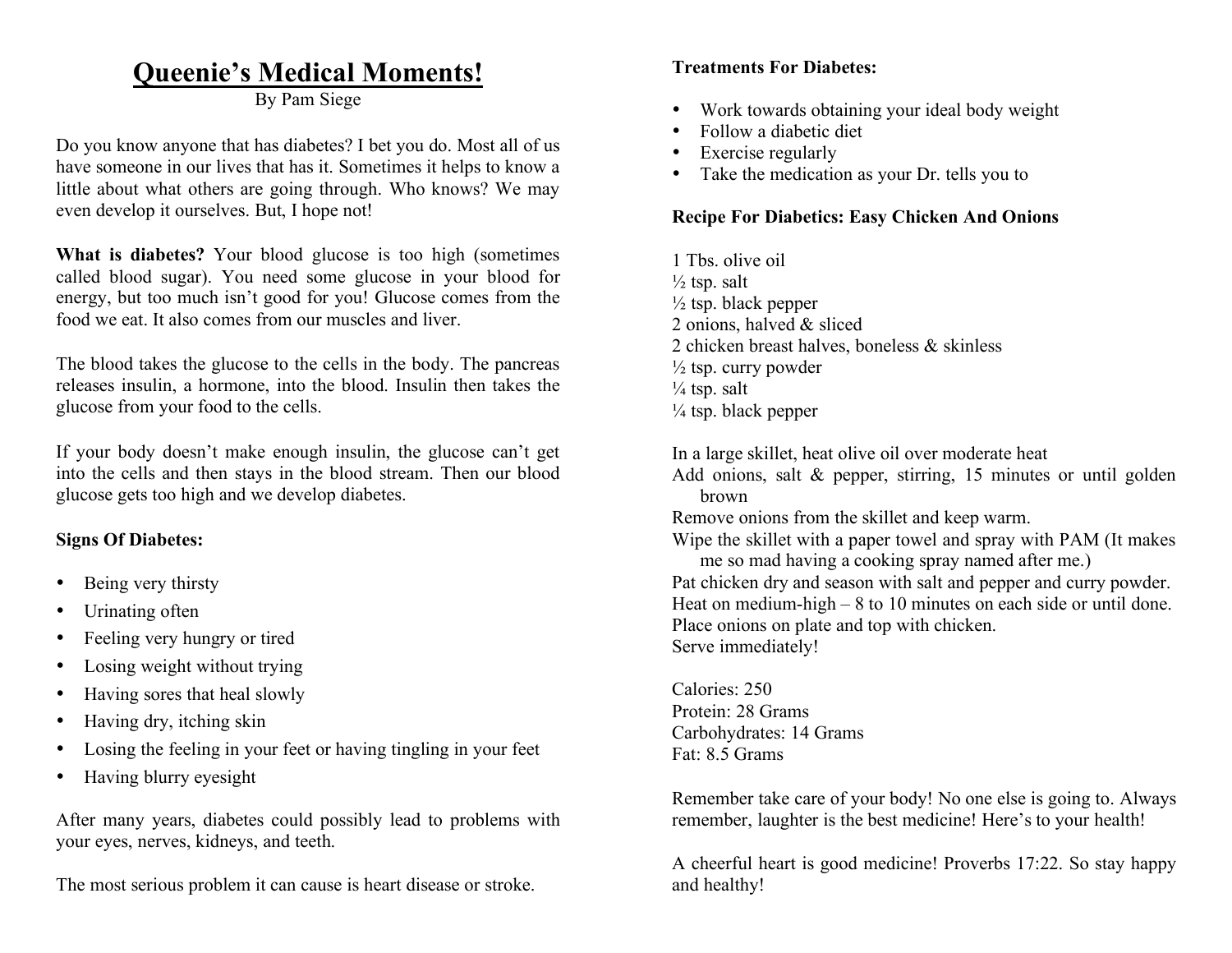#### Greetings!

My name is Daniel Markell and I am the Casting Producer for the hit show Wife Swap on ABC Television. I recently ended up on your website, about shag music and dancing, and I am curious to find out more. We are always looking for amazing families with huge personalities that would be interested to see how another family lives.

In case you are unfamiliar with the show, the premise of Wife Swap is that one parent from each household swaps places for seven days to experience how another family runs their lives. It is an incredible family experience and opportunity to both learn and teach different family values. The show is a fascinating story of what happens when two married couples see themselves and their spouses in a whole new light. The New York Post says, "It should be called 'Life Swap' because it's not just the wives who learn something here. It's the families."

The only requirement for applying is that you are married (or living together) with at least one child over the age of 6 and under 18 living at home!

Also, not that money is an incentive, but the family that is selected receives \$20,000. So, if you or any one else you know is up for the experience of a lifetime, please feel free to contact me to find out how to apply for the show today!

Whoever contacts me MUST say they found out about this from Twister's Shag Club or they will not be considered.

Best regards,

Daniel Markell 646-747-7961 daniel.markell@rdfusa.com

### **The Winter Shag Blast**

By Donna Hord

Recently a group of us went to the Winter Blast hosted by the Capitol Area Shag Club in Raleigh, N.C. It was held in Wrightsville Beach and what a fun time we all had. The party was held at the Blockade Runner. All the Social hours were held at a large house next door. In this house was a large room where they had the food and then a larger family room with a fireplace with lots of chairs where we all gathered to socialize.

The Raleigh Shag club went out of their way to make everyone felt welcomed. I worked the room at one of our socializing times meeting people and introducing myself as a member of the Twister's Shag Club. I got such warm responses about our club and especially about the Fall Cyclone.

One of the chairpeople of the Raleigh Shag Club told me they were trying to pattern their party after ours, but he knew nothing could compare to "The Fall Cyclone".

We saw a lot of familiar faces. Unlike some parties we've attended, the members of the Raleigh Shag Club actually had folks asking visitors to dance, which was a welcomed change.

The weather was good, fellowship was great and we all had a huge time. Man what a fun weekend!!

# **Items Of Note For This Month**

- The March Meeting is Tueday, March  $6<sup>th</sup>$
- The newsletter deadline for April is Tuesday, March 20
- One-Night Shag Classes will be held all month on Tuesdays
- The WSGE Fundraiser is Friday, March 23
- The Dance Showcase will be at Havana on Friday, March 30
- We will have an Ellen Taylor day on Saturday, March 31 with dance instruction, food, a wine tasting, and them open dancing.
- All 2006 TSC Memberships expire prior to the March meeting, If you haven't renewed, please do it as soon as possible.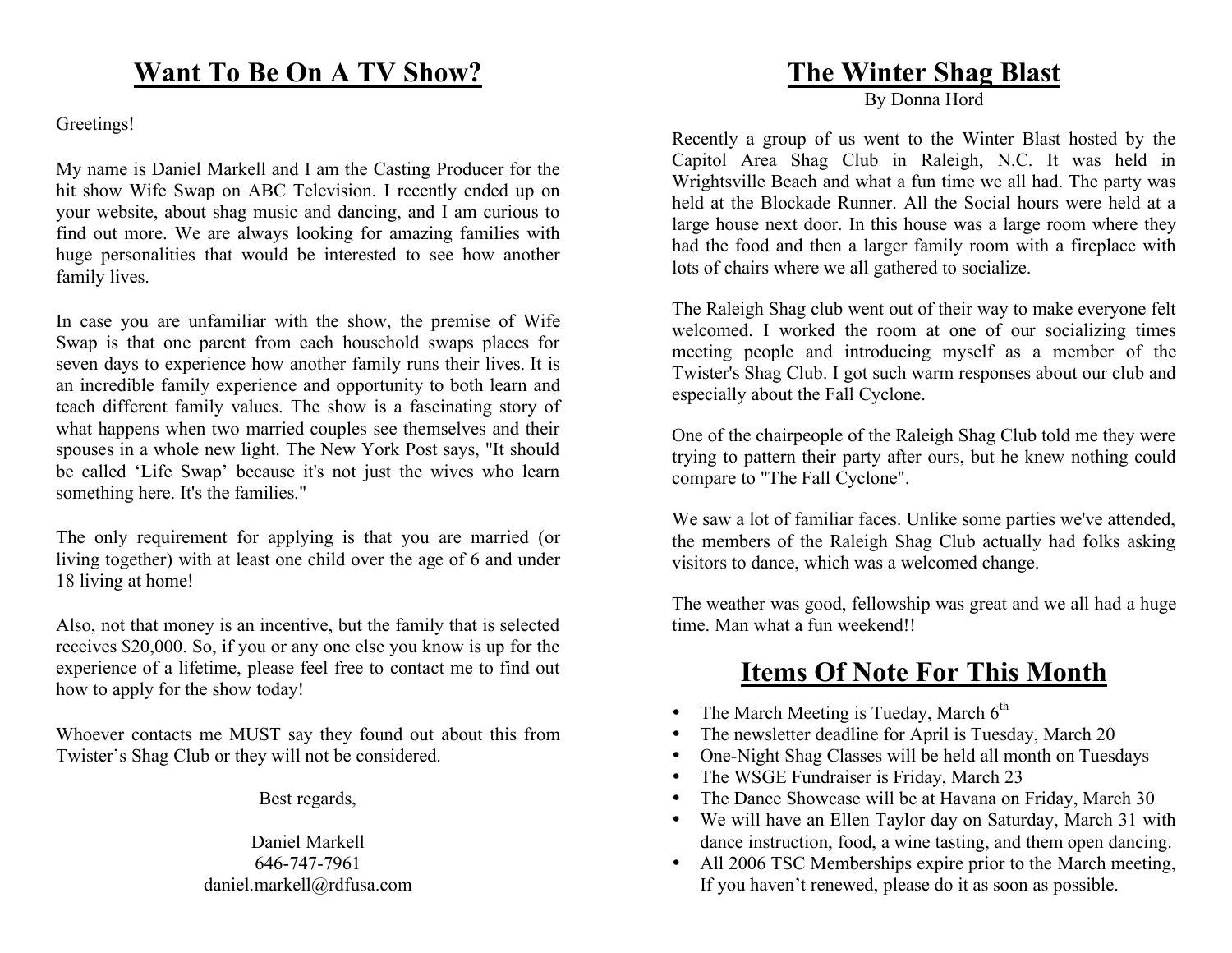### **Having Fun In Twister's Shag Club**

By Sharon Malmberg And Robert Cothran

What fun we have already had in the Shag world this year, and to think that we are not even 2 months into 2007!

We started off with Mid-Winter, and what a blast! The weather was perfect; unseasonably warm with lots of sunshine each day.

When the sun comes out, so do the sun worshippers! We were amazed to see the number of people on the beach partying in bathing suites at that time of year as if it was Spring or Fall SOS!

Club tents were up, coolers full and the music, conversation and laughter were continuous! Now that is a beach party!

We visited with old friends, made new friends, danced to great music at the various clubs, over-indulged ourselves at the Long Island Iced Tea party and enjoyed a Boulevard burger each day! It was yet another great SOS!

We then attended the Valentine's party at Havana Social Club. What a first class party! Everyone was so friendly, the decorations were festive, the food was outstanding (Excellent job, Nancy!), Mike played great music and the dancing was non-stop! We had a great time, and it appeared everyone else did too. And thank you Twister's for the beautiful roses. I was one of the lucky ones with a heart on the back of my chair!

All this fun in just a few weeks! We can hardly wait for the rest of the year to unfold!

Mark your calendars now for all of the Twister's events. They are certainly worth it! See you there!

### **We Need A Photography Chairperson**

If you are interested in doing this, please contact a Board member!

### **Another Disaster I Experienced**

By Dean Hajnos

Warm weather is on the way and it time to reminisce in anticipation of this summer's events. Last summer I got home late from a night out on the lake. I walked from the boat through the yard barefoot, as I have many times before. There was a sting on my ankle and I wondered what a bee was doing out at night. I slapped my ankle and felt no bee. Luckily it was gone.

After letting out my girls (two Labrador retrievers) and getting ready for bed, I remembered the bee sting and looked at my ankle. The two puncture wounds left no doubt; it had been a copperhead. One of my dogs had been bitten by a copperhead years ago. The vet said as long as the dog weighed fifty pounds it would be all right. I figured I weighed more than fifty pounds so I was good to go. My medical insurance has an 800 number for 24x7 advice from a nurse. I called, and of course got an answering machine. I left a message and laid down on the bed waiting for a call back.

The next morning I woke up without the call back. When I tried to get up, I nearly went through the ceiling from the pain in my ankle. I laid back down and it was fine. So that was the trick; keeping my ankle elevated. I crawled around the house with my ankle in the air while I fed my girls, let them out, showered, got dressed, and called my neighbor for a ride to the emergency room. (This became the second emergency room in North Carolina where personel working there recognized me. This is not good.)

I got back from the hospital and there was a message from the nurse apologizing for not calling and wanting to know if I was OK.

There was no way I was going to ease her conscience by returning the call. The next day the phone rang again. I answered and it was the nurse, wanting to know if I was all right. I told her this was Dean's brother and that I was here for the funeral, and that I was inside the house to settle his affairs.

It's just so easy to get into trouble.